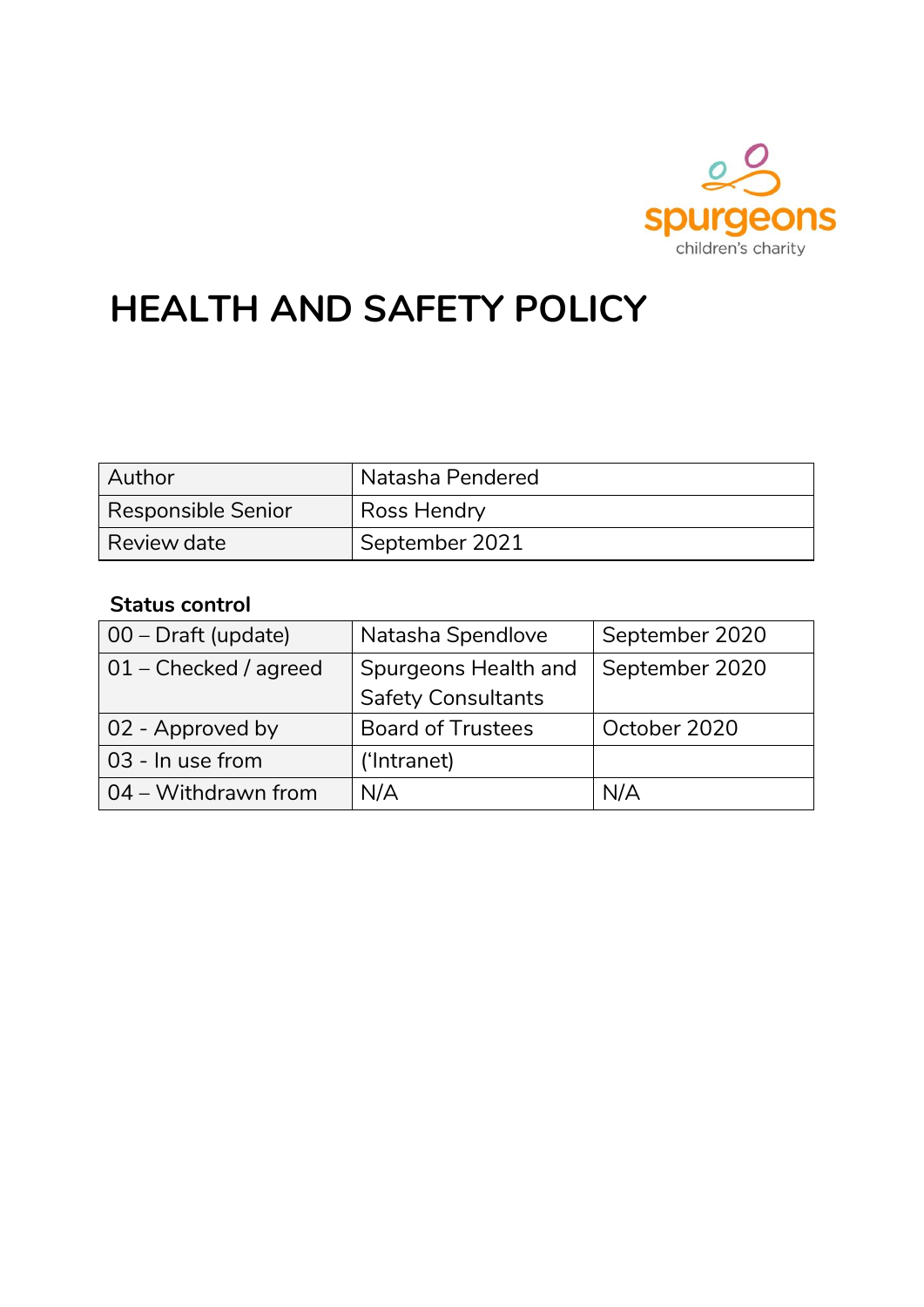# **CONTENTS**

| 1.0  | <b>Health and Safety Policy Statement</b>                     |    | 3  |
|------|---------------------------------------------------------------|----|----|
| 2.0  | <b>Introduction to Spurgeons Health and Safety Management</b> |    | 5  |
| 3.0  | <b>Organisational Structure</b>                               |    | 6  |
| 4.0  | <b>Responsibilities</b>                                       |    | 6  |
| 4.1  | Overview                                                      |    | 6  |
| 4.2  | <b>Trustees</b>                                               |    | 6  |
| 4.3  | <b>Chief Executive</b>                                        |    | 6  |
| 4.4  | Spurgeons Corporate Services Team                             | 7  |    |
| 4.5  | Competent Person (External H&S consultant)                    |    | 8  |
| 4.6  | Regional Managers / Heads of Departments                      |    | 9  |
| 4.7  | Health and Safety Panel                                       |    | 9  |
| 4.8  | Children's Service Managers / Children's Services Leads       | 10 |    |
| 4.9  | <b>Employees and volunteers</b>                               |    | 13 |
| 4.10 | First Aiders / Appointed Persons                              |    | 13 |
| 4.11 | Data, Insight and Evidence Team                               |    | 14 |
| 5.0  | <b>Training</b>                                               |    | 14 |
| 5.1  | Generic                                                       |    | 14 |
| 5.2  | Induction                                                     |    | 14 |
| 6.0  | <b>Consultation with Employees</b>                            |    | 15 |
| 7.0  | <b>Health and Safety Risk Assessments</b>                     |    | 16 |
| 8.0  | <b>Accidents, Incidents and Near Misses</b>                   |    | 16 |
| 8.1  | Definitions                                                   |    | 16 |
| 8.2  | <b>Accident Reporting</b>                                     |    | 16 |
| 8.3  | <b>First Aid</b>                                              |    | 17 |
| 9.0  | <b>Monitoring and Audit</b>                                   |    | 17 |
| 10.0 | <b>Other Health and Safety Issues</b>                         |    | 17 |
| 10.1 | <b>Occupational Health</b>                                    |    | 17 |
| 10.2 | Visitors, Contractors, Service Users and Volunteers           | 18 |    |
| 10.3 | Lone Workers                                                  |    | 19 |
| 10.4 | Safeguarding                                                  |    | 19 |
| 10.5 | <b>Hazardous Substances</b>                                   |    | 19 |
| 10.6 | Machinery, Vehicles and Work Equipment                        | 19 |    |
| 10.7 | Emergency Preparedness: Fire, Bomb or Other Emergency         | 20 |    |
| 10.8 | The Workplace                                                 |    | 20 |
| 10.9 | Personal Protective Equipment (PPE)                           |    | 21 |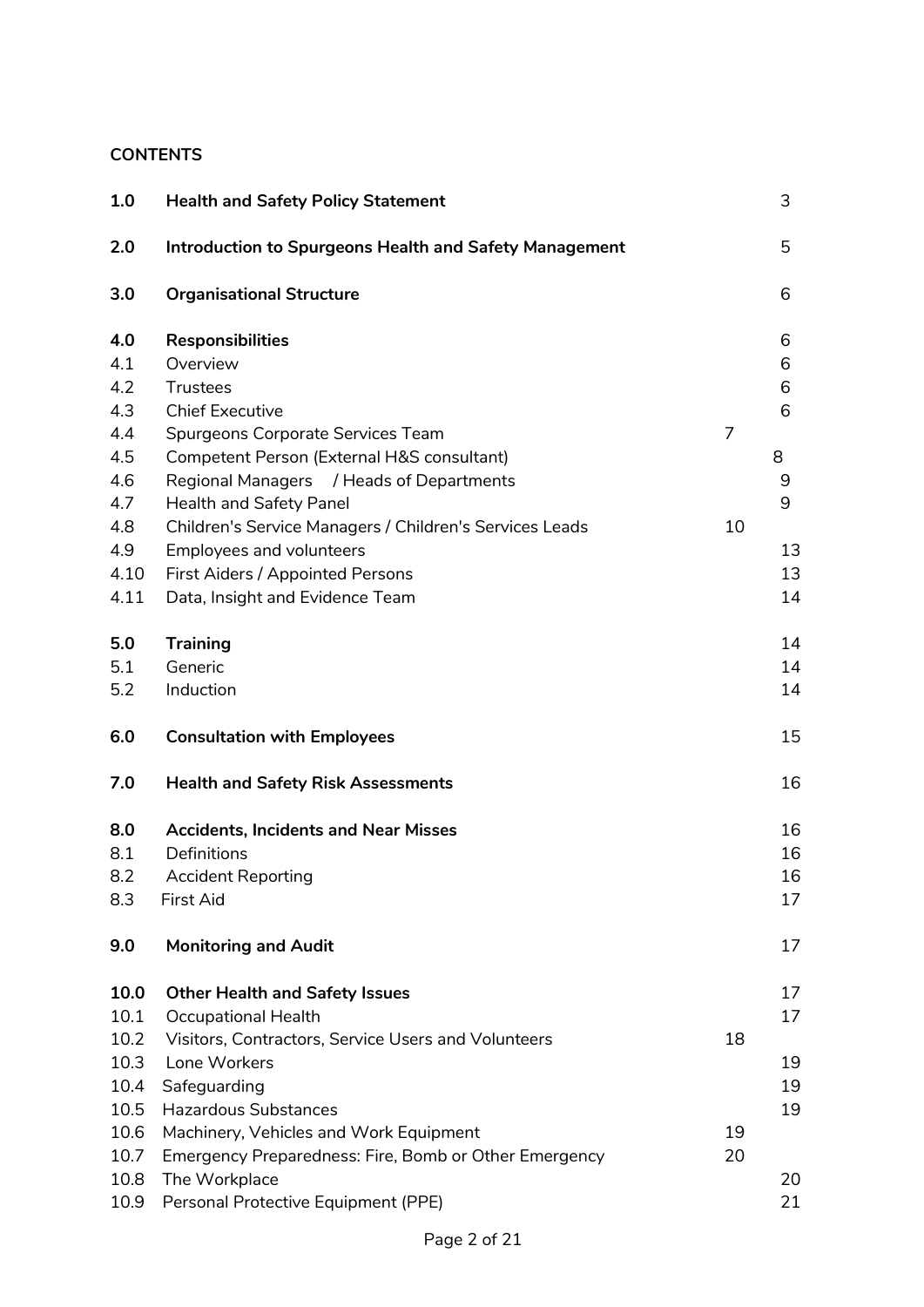# **1.0 Health and Safety Policy Statement**

Spurgeons is committed to providing a healthy and safe working environment for all of our employees, volunteers and service users to facilitate the safe delivery of services to children, young people and families.

Employees are Spurgeons' most valuable asset and their well-being is of vital importance to delivering effective services to the children, young people and families. It is Spurgeons' policy to empower individuals to challenge health and safety issues in everything we do to safeguard, so far as is reasonably practicable, the health, safety and welfare of our employees, workers, volunteers, service users, and anyone else affected by Spurgeons' work.

Spurgeons also accepts its responsibility for the health and safety of other people who may be affected by our activities for example members of the public and contractors working on our premises. Health and Safety is considered to be of equal importance to all other business critical activities and as such, the Organisation will ensure that adequate arrangements are available to ensure that the policy statement and its associated procedures are implemented throughout the organisation to ensure legal compliance, best practice and continuous improvement in keeping with our core values of being: compassionate, inclusive and hopeful.

Spurgeons' policy is to create and promote a positive, proactive safety culture. This involves Trustees, all employees, casual workers, volunteers, and service users:

- being clear about their health and safety responsibilities
- being actively involved in making Spurgeons a healthy and safe place to work
- accessing such information, instruction, training and supervision as is necessary
- providing services in a manner that protects the health and safety of the service users, especially safeguarding the interests of children, young people and vulnerable adults;
- cooperating with partner organisations and other agencies to promote good standards of health and safety and safeguarding best practice

To put this policy into practice, Spurgeons will give its employees, casual workers and volunteers so far as is reasonably practicable:

- A safe and healthy work place
- The knowledge and supervision they need to undertake their role safely
- Safe work equipment and safe ways of working
- Safe means for using, handling, storing and moving anything at work
- Adequate welfare facilities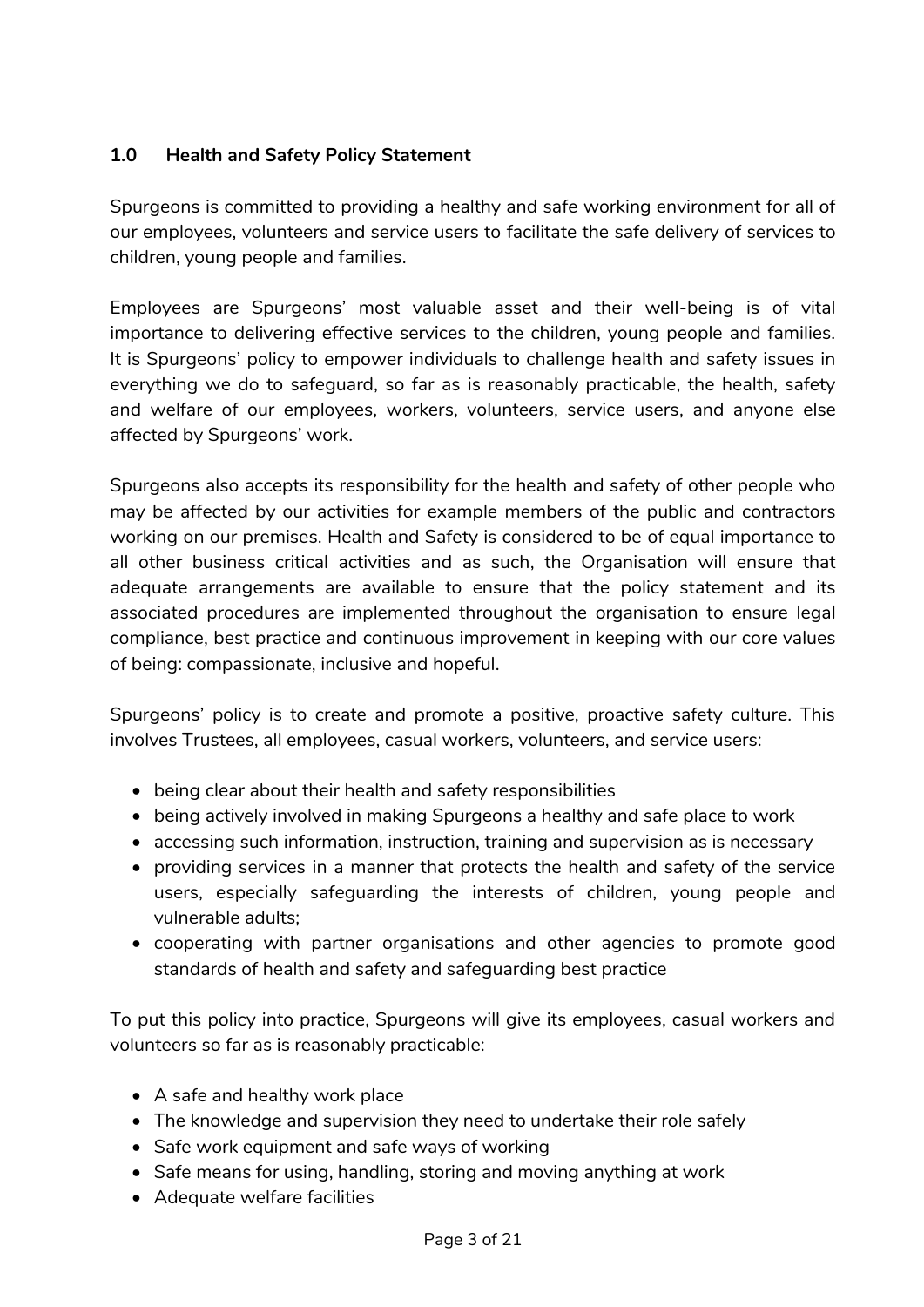• Access to occupational health support\* (\*for employees and casual workers only)

Spurgeons will consult and communicate with workforce representatives on health and safety issues to ensure that everyone is appropriately informed about and involved in health and safety matters. This policy will be reviewed annually and updated as necessary.

**Ross Hendry(Chief Executive)** September 2020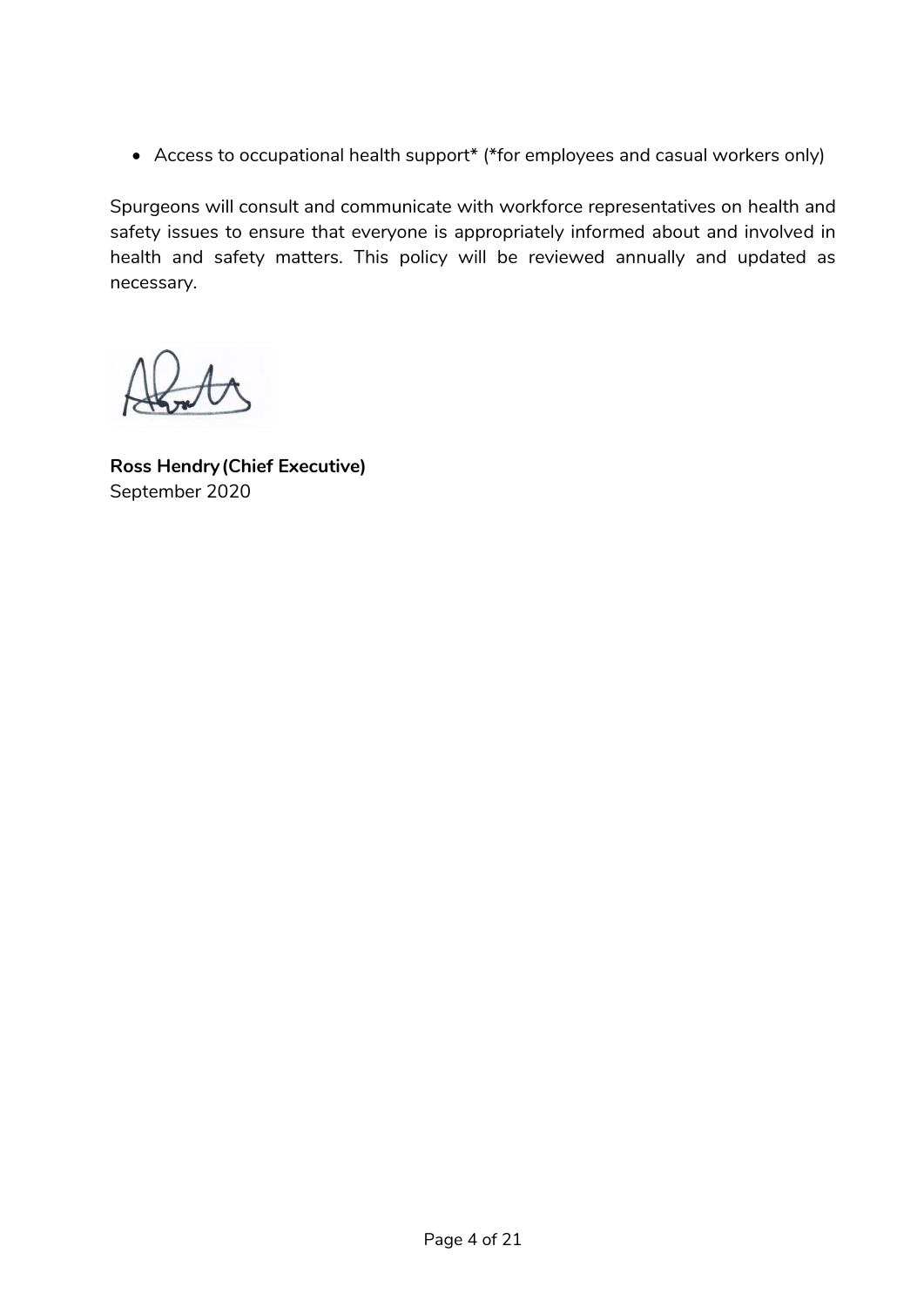# **2.0 Introduction to Spurgeons Health and Safety Management**

Under the Health and Safety at Work etc. Act 1974, all organisations employing 5 or more people are required to have a written Health and Safety Policy. This Health and Safety Policy and Procedure complies with legal obligations and is intended as a working document for the benefit of all the workforce. It should be made readily available to everyone, as a source of reference for use as an everyday tool for the business.

It is intended that this policy and procedure will be updated inline with any business changes so as to reflect current activities and circumstances, thereby maintaining the credibility of the document as an aid to safe and healthy working in Spurgeons.

The policy will be implemented by: *Control, Co-operation, Communication, and Competence*

# *Control*

At Spurgeons we apply systems to identify and eliminate where possible, significant hazards in our work and workplaces. Risk assessments are completed and measures applied to reduce or control risks as far as is reasonably practicable. Regular workplace health and safety selfassessments and external audits are designed to monitor local compliance with this policy, to mitigate risk and inform learning. There exists a clear and straightforward allocation of responsibilities for policy formulation, planning, reviewing, implementation and reporting of health and safety issues. Managers have delegated responsibility for health and safety matters in their service or office and should empower individuals in their care through leading by example.

#### *Co-operation*

The key to effective co-operation is by the empowerment and involvement of individuals at all levels, so that there is a general ownership of the policy and procedures. All employees and volunteers have a duty to take reasonable care of their own health and safety, for that of others, and to cooperate with their employer on health and safety matters.

#### *Communication*

Spurgeons uses a variety of methods to communicate health and safety across the organisation. All of the health and safety documentation is available on the intranet. A variety of other methods are used to communicate health and safety messages, through training, organisational communications, face-to-face discussions, supervisions and observation and feedback on actual behaviour.

#### *Competence*

Competence will be achieved by effective recruitment, selection and training of suitable individuals. Spurgeons Health and Safety Management System involves a planned approach to the management of health and safety, including:

a) identifying, assessing and documenting control and preventive measures against hazards and risks.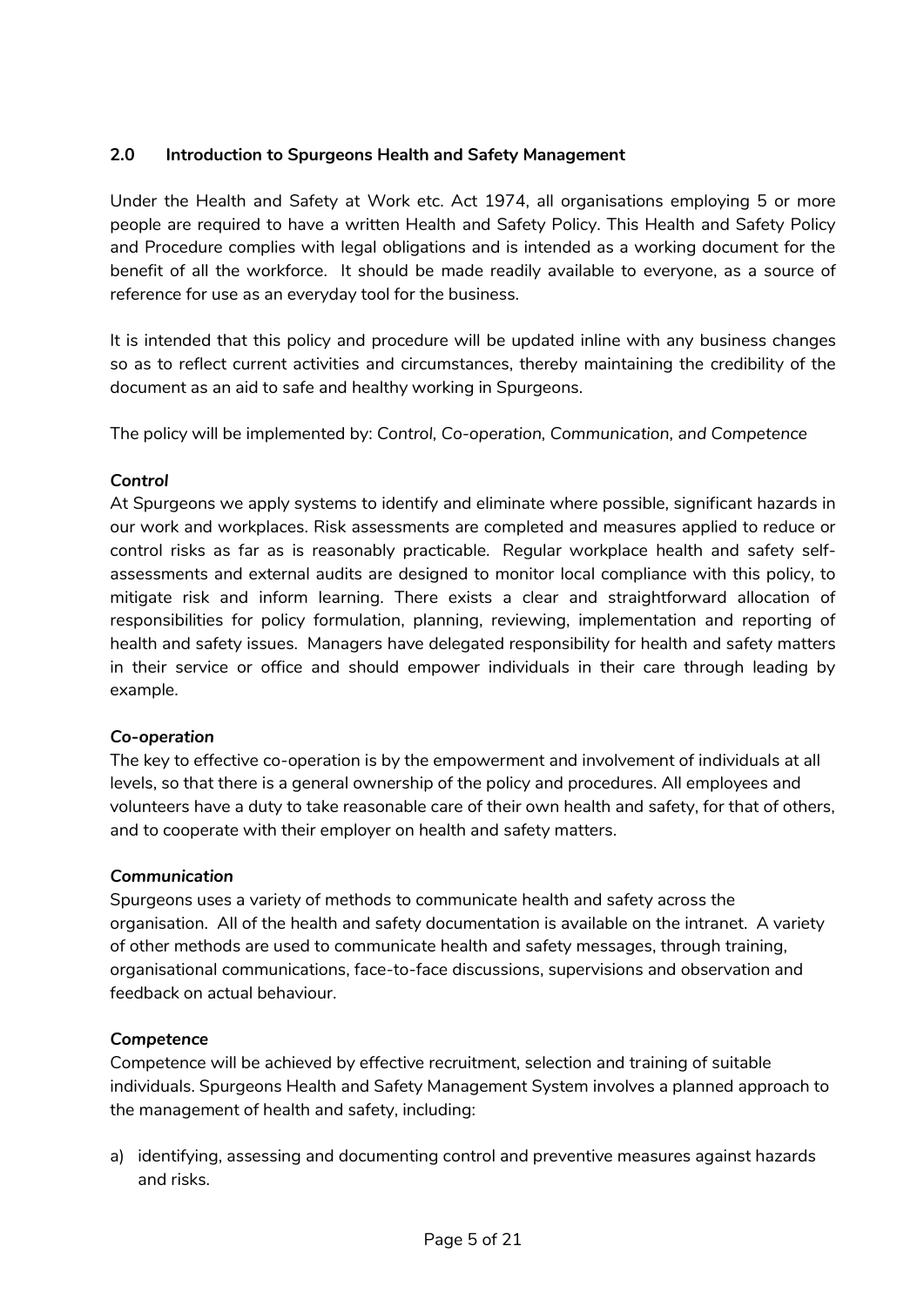- b) implementing measures such as the provision of information, instruction, training, and supervision to employees and the enforcement of proper working practices by supervisors.
- c) monitoring health and safety statistical data to identify trends and to learn from health and safety accidents/incidents/near misses and to share best practices
- d) reviewing policies and procedures on a regular basis
- e) auditing specific services or specific health and safety aspects

# **3.0 Organisational Structure**

It is a legal requirement (Health and Safety at Work etc. Act, 1974) that roles and responsibilities in respect of health and safety are written down and communicated throughout Spurgeons. An effective structure must be in place and maintained for delivering the policy. The Organisational chart and RASCI model for Spurgeons is available to view on the intranet and specific responsibilities in respect of health and safety matters are set out below.

# **4.0 Responsibilities**

# **4.1 Overview**

Ultimate responsibility for health and safety within Spurgeons rests with the Trustees and Chief Executive. This responsibility is extended and authority is delegated to managers in individual services, where risks to personal or service user health and safety may occur. However, everyone from directors, managers, employees, and volunteers has a role to play in fostering a positive attitude, to create a proactive health and safety culture.

All Employees have the responsibility to take reasonable care of themselves and others, to cooperate with Spurgeons as their employer and to report any concerns or dangerous situations to the appropriate manager.

Spurgeons employs the services of external consultants whom is currently an organisation called Arinite to act as the Competent Person, and to ensure continuous improvement in Health and Safety policy and practice.

Individuals with specific responsibilities for Health, Safety and Welfare defined below must ensure these duties are carried out diligently and effectively.

# **4.2 Trustees**

The Board of Trustees is ultimately responsible for ensuring that Spurgeons complies with health and safety legislation and with its own health and safety policy and sets aside sufficient resources to cater for the needs of safety, health and welfare of the organisation.

# **4.3 CHIEF EXECUTIVE**

The Chief Executive is responsible for ensuring that Spurgeons health and safety policy and procedures are applied throughout the organisation. He will advise the Trustees on the financial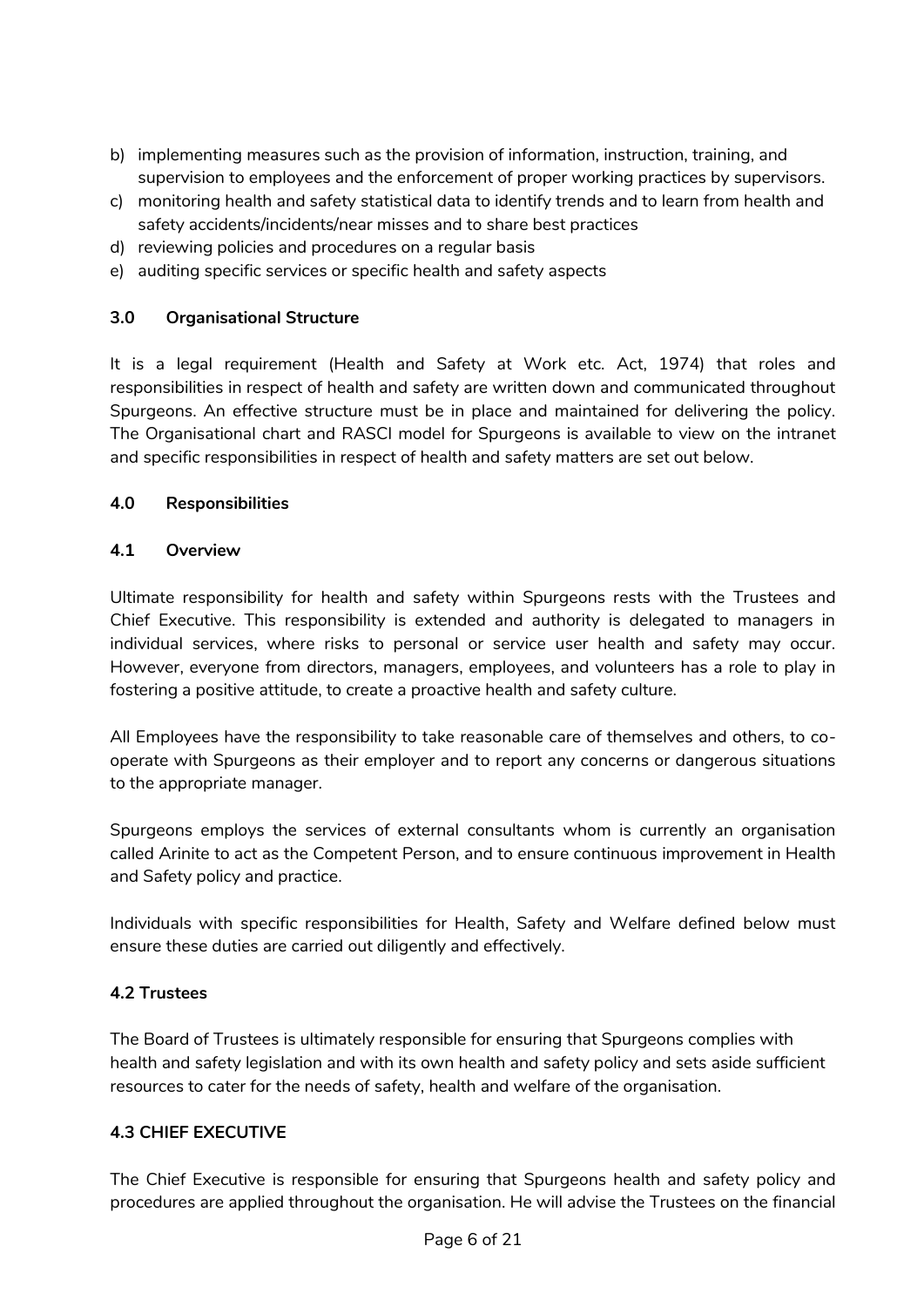resources required to comply with the health, safety and welfare needs of the organisation and ensure that all relevant and appropriate matters are brought to the attention of the Trustees.

The Chief Executive nominates a Head of function lead to be the senior lead on all health and safety issues and to be responsible for managing how the 4Cs (section 2.0 above) are implanted and realised as part of Spurgeons business as usual. The Chief Executive will ensure that health and safety issues are given equal importance to other business critical issues.

The Chief Executive will attend quarterly Health and Safety Panel meetings that review the charity's compliance and performance in this area. If he is unable to attend he wil nominate a member of the Senior Executive Team to attend in his place. The Head of Finance and Corporate Services chairs this cross functional meeting. (see 4.7 below)

# **4.4 SPURGEONS CORPORATE SERVICES TEAM**

Under the Chief Executive the Corporate Services Team, and specifically the Corporate Services Lead has overall responsibility for the direction of health and safety management within Spurgeons, and makes sure the Health and Safety Policy Statement is signed, dated and communicated to all employees. This post holder reports to the Head of Finance and Corporate Services who in trun reports health and safety issues to the Chief Executive.

Individual Regional Managers will oversee the implementation of the Health and Safety Policy and Procedures within their areas of responsibility and liaise with the Corporate Services Team on any changes required to deal with specific circumstances as they arise. They must ensure that all managers (inc. Children's Services Managers) have the necessary expertise and knowledge to understand their responsibilities to carry out their work activities.

To achieve this, the Corporate Services Team will so far as is reasonably practicable:

- a) Ensure that all persons reporting to them know and accept their responsibilities under the Spurgeons health and safety policy and procedures and are adequately trained
- b) Monitor, with the assistance of the line managers (inc. Children's Services Managers) that risk assessments in the services are being implemented and reviewed to determine the health and safety risks to which workers and others may be exposed to whilst at work
- c) Review the effectiveness of health and safety management across services and functions/departments by ensuring that an annual audit is conducted and that appropriate corrective action is taken
- d) Ensure that all statutory regulations and codes of practice are adhered to and that all statutory registers are maintained
- e) Ensure that adequate consultation takes place with the Competent Person on all matters affecting health and safety.
- f) Ensure that any contracting work being carried out on Spurgeons premises are so far as is reasonably practicable conducted in accordance with:
	- (i) the terms of the contract so far as these relate to health and safety matters
	- (ii) all relevant legislation, statutory regulations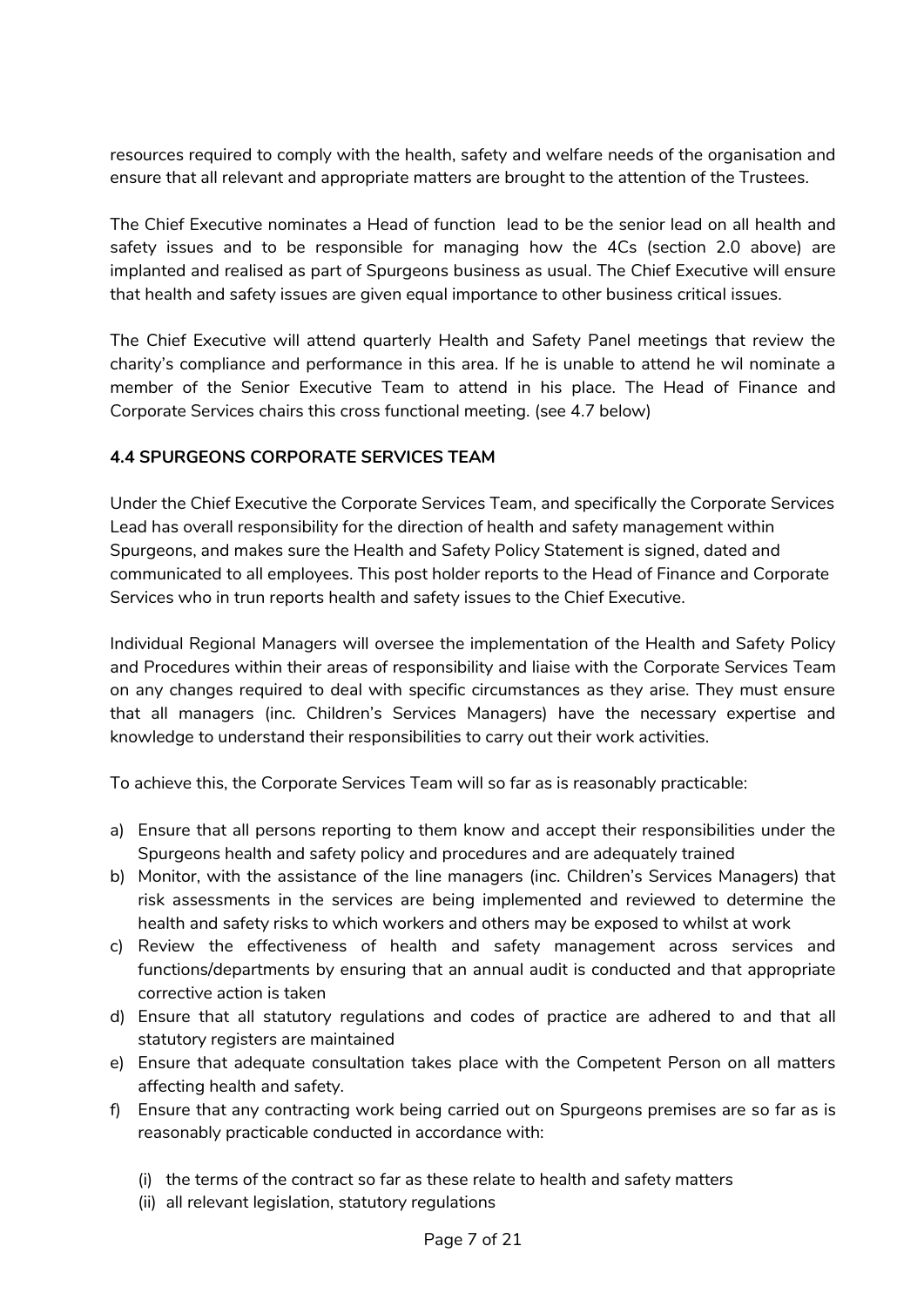(iii) the need not to endanger Spurgeons employees or service users

- g) promoting improvements in health and safety practice and bringing to the senior executive attention any new or changed legislation
- h) ensuring that corporate policies and procedures are reviewed, approved and available to all services and functions
- i) ensuring that sufficient and appropriate training is available to employees to enable them to carry out their tasks safely.
- j) ensuring that any health, safety or welfare concerns brought to their attention are addressed promptly
- k) ensuring that funding of health, safety and welfare improvements are approved where reasonably practicable

# **4.5 Competent Person (External H&S consultant)**

Spurgeons external Health and Safety Consultants (Arinite) are the recognised Competent Person appointed by Spurgeons.

The Health and Safety Consultants are directly responsible to the delegated Corporate Services Team and for advising Spurgeons management on all aspects of health and safety, so that employees have access to sufficient information and instruction to enable them to work safely and implement safe working procedures including risk assessment, accident prevention and welfare provision.

The Consultants activities include:

- a) Acting as Competent Person / Adviser for Spurgeons
- b) Monitoring and advising on Spurgeons Health and Safety Policy and procedures and preparing updates and additional policies and procedures as and when required
- c) Giving guidance on any other aspect of Spurgeons Health and Safety systems and processes as required
- d) Providing practical assistance and advice on formulating location and taskspecific risk assessments and advice on preventative control measures.
- e) Responding to and assisting with day to day health and safety queries
- f) In conjunction with the management team ensuring that a full and precise evaluation of specific accidents or incidents is made and recommending appropriate action to prevent, so far as reasonably practicable, any recurrence. Assistance with serious accident investigation including all RIDDOR reporting
- g) Liaising with enforcement authorities
- h) In conjunction with the Knowledge and Skills Department and Service Managers, assisting in the identification and running of training and development programmes
- i) Ensuring that Spurgeons is kept up to date on relevant civil and criminal law and best practice and provision of regular newsletters
- j) Carrying out an agreed number of health and safety audits and fire risk assessments at agreed locations
- k) Assisting with the completion of the annual CHAS return prior to submission
- l) Attending quarterly Health and Safety panels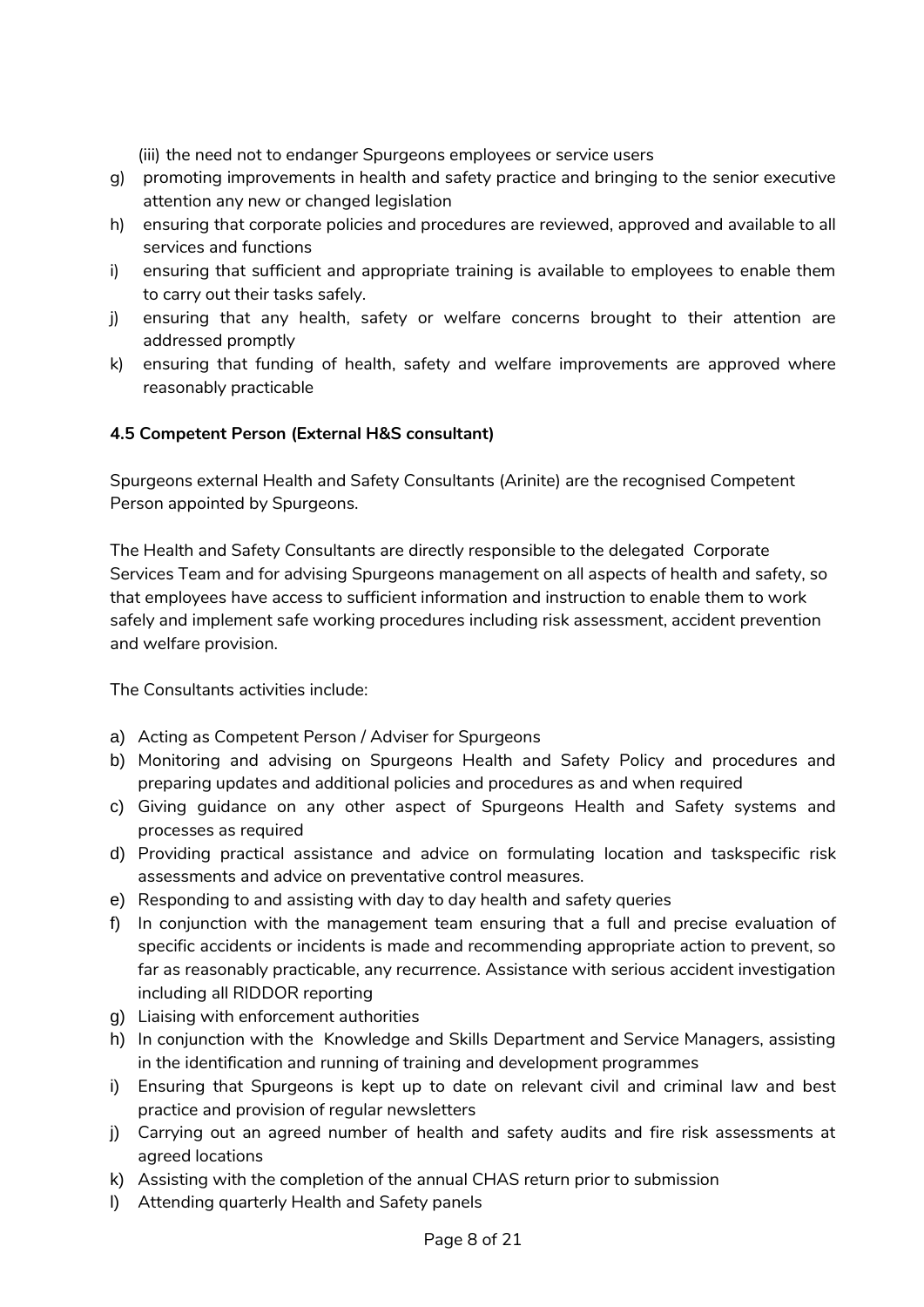# **4.6 Regional Managers / Heads of Departments**

The Regional Managers / Heads of in all Dept/Functions are responsible for making sure the health and safety policy and procedures are implemented in the service areas under their responsibility, and that specific health and safety inspections / checks are carried out on a routine basis.

To achieve this they will so far as is reasonably practicable:

- a) Be familiar with and fully support Spurgeons health and safety policy and procedures
- b) Liaise with the nominated individuals on all matters concerning safety and consider any suggestions made by employees for improvement or any concerns in relation to health and safety
- c) Ensure safe working practices are at all times maintained
- d) Make sure that risk assessments are being undertaken in the services and that these are reviewed on a regular basis. (Advice or assistance is available from the Health and Safety Consultants or Corporate Services Team)
- e) Ensure that all statutory regulations and codes of practice are adhered to and that all statutory registers are maintained
- f) Ensure the provision of adequate first aid, firefighting equipment and welfare facilities at every workplace under their management responsibility
- g) Ensure that effective emergency evacuation procedures exist for all areas under their control, that these are clearly communicated to all personnel (especially new starters, temporary and agency workers as part of the induction programme) and that planned practice evacuations take place at least once every 6 months, and that such practices are evaluated and recorded
- h) Ensure that plant and equipment is effectively maintained to a safe standard, including the statutory inspection of lifting gear, electrical equipment, outdoor play equipment, where necessary.
- i) Ensure that any breach of statutory requirements or failure to comply with Spurgeons Health and Safety Policy and Procedures which cannot be effectively dealt with at their own level is drawn to the attention of their senior manager
- j) Ensure that work equipment being used is suitable for the job it is being used for and does not pose any danger or risk to individuals
- k) Encourage the reporting of near misses and then ensure any health and safety concern/ near miss within their remit is addressed and that appropriate corrective action is taken
- l) As part of budget preparations obtain sufficient provision for health and safety during the tender stage. E.g. personal protective equipment, suitable furniture and training
- m) Ensure that accidents, incidents and near misses are recorded correctly in line with Spurgeons procedure
- n) In the event of rehabilitation when it is necessary for an employee to undertake light work or change job, ensure that a plan is agreed with the line manager and HR

# **4.7 Health and Safety Panel**

The Health and Safety Panel meets quarterly and has the remit to: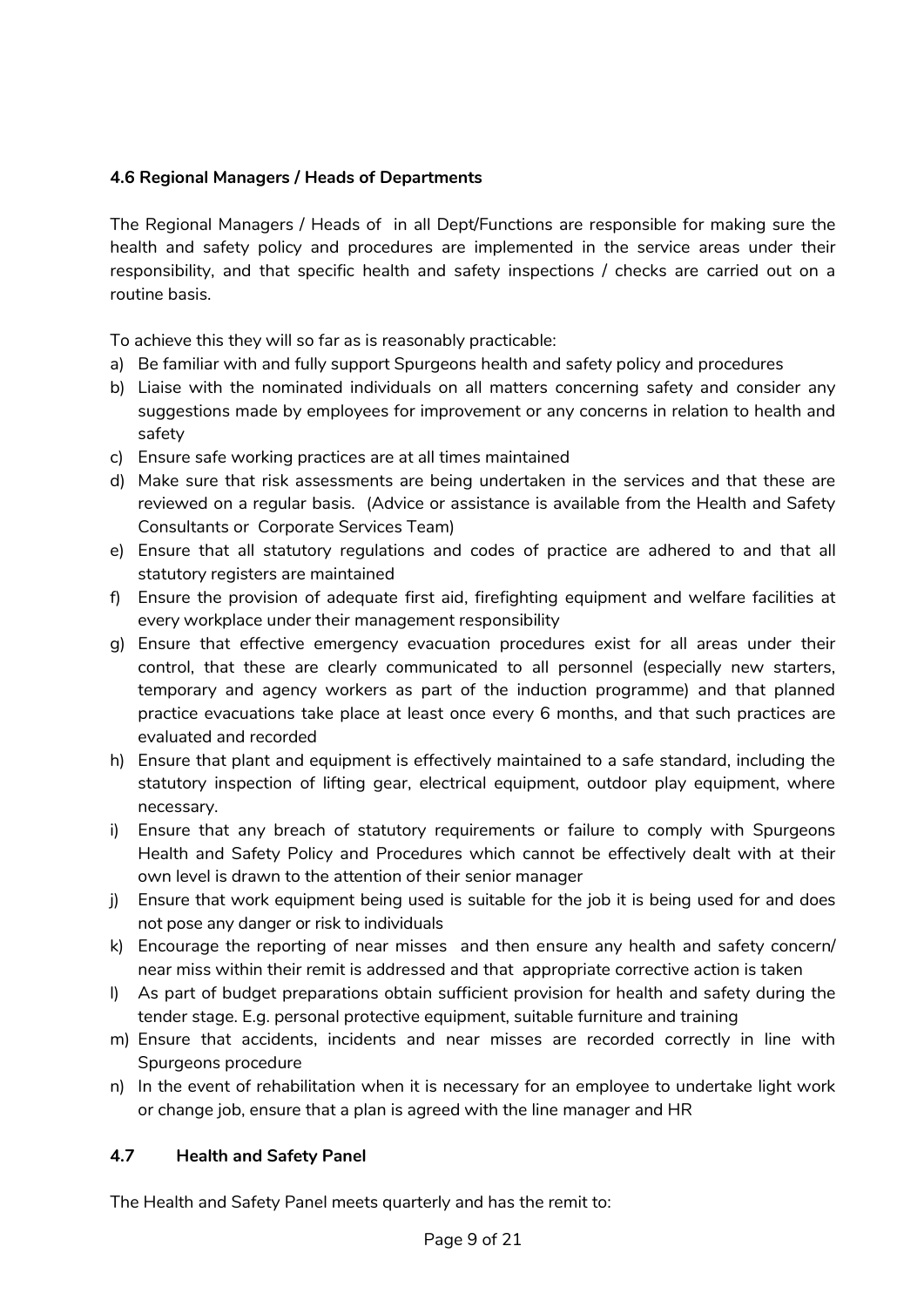- a) Develop organisation wide plans to develop and promote good health and safety practice, processes and behaviours
- b) Scrutinise the relevant quarter accident/incident/near miss statistics and corporate
- c) performance in relation to health and safety
- d) Ensure joined up working across departments / functions
- e) Hold those responsible for performing and controlling health and safety work accountable Ensure a double loop learning approach to health and safety

The panel is chaired by the Corporate Services Team Manager and membership includes the CEO or Deputy Director, the Competent Person (external H&S consultant) , Head of People, Knowledge and Skills Lead, Data Team representative, Regional Managers, Practice Improvement Manager, Corporate Services Lead and Head of Practice. Other colleagues throughout Spurgeons may also be invited to attend the Panel on occasions as deemed necessary.

# **4.8 Children's Services Managers/Leads**

Children's Services Managers and Children's Services Leads have a legal responsibility for the health, safety and welfare of all employees, service users and others within the area/workplace for which they have responsibility.

Health and Safety should be a standing agenda item at team meetings. When a health and safety issue is brought to their attention by an employee or service user, which cannot be resolved within the Service, this must be escalated to the second line manager, who may in turn consult the Corporate Services Team or Consultants for advice. Managers must use the relevant risk assessment templates available from the intranet.

In addition a Service Manager role is as follows:

#### a) **Risk assessments:**

- i. Ensure that an up to date fire risk assessment is maintained for all premises under their responsibility
- ii. Ensure risk assessments are carried out for the type of service provided ( Risk assessments document within Health and Safety Risk Assessment templates)
- iii. Ensure that a risk assessment is carried out for all Lone Workers (including Home Workers – both permanent and temporary
- iv. Ensure where appropriate a Workstation Risk Assessment is carried out to comply with the Health and Safety (Display Screen Equipment) Regulations 2002 (
- v. Complete a young person's risk assessment form, liaising with HR before employing a young person under the age of 18. This includes persons on work experience

Ensure that any other specific risk assessments are carried out and updated as and when required including pregnancy risk assessments and assessments for all trips and activitiesAll risk assessments must be reviewed at least annually and must be submitted centrally to the Corporate Services team on the email address instructed on the bottom of each risk assessment template.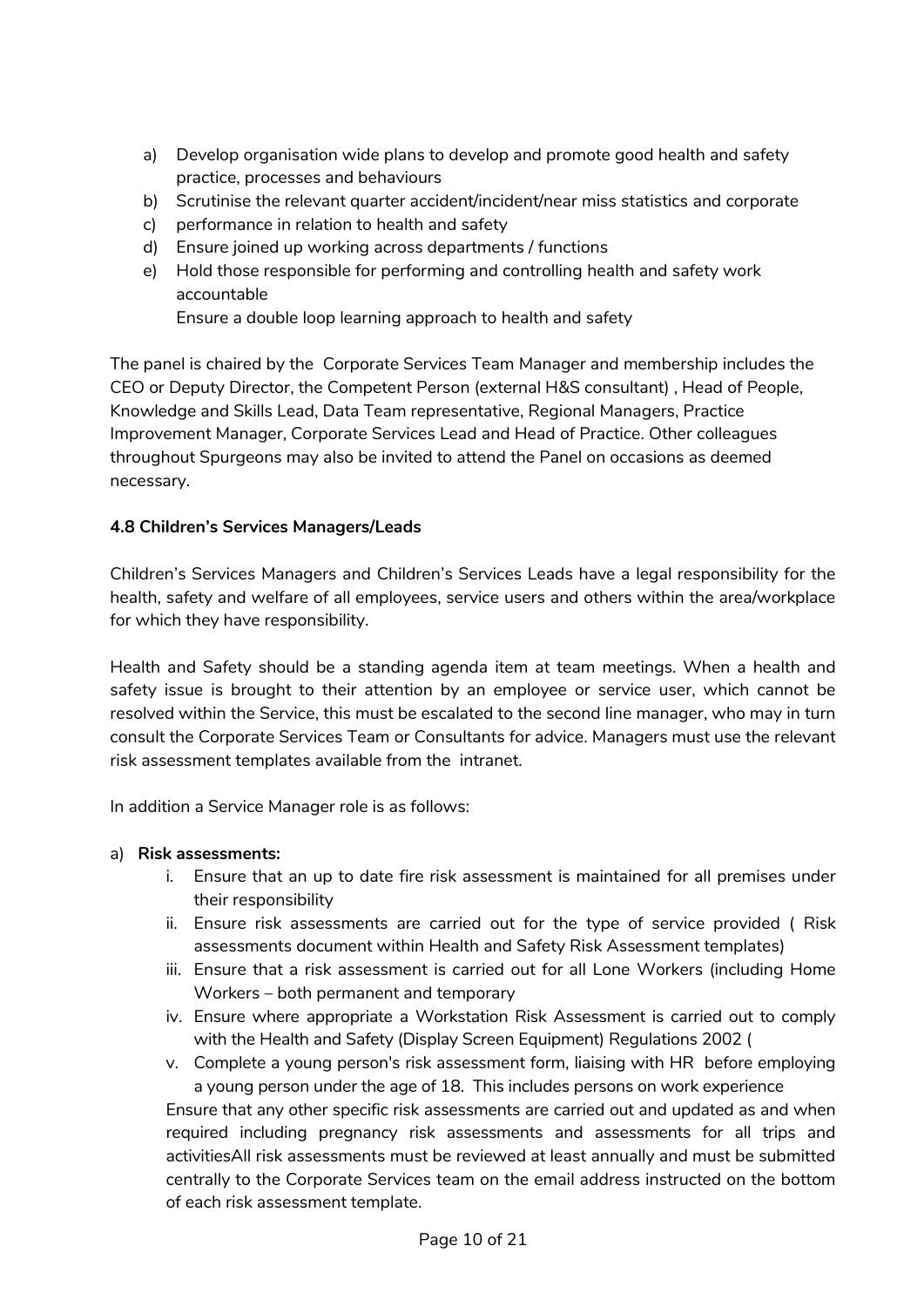#### b) **Premises**

- i. Make sure there is adequate first aid provision, firefighting equipment and welfare facilities at their workplace
- ii. Make sure that effective emergency evacuation procedures exist for all areas under their control, that these are clearly communicated to all personnel (especially new starters, temporary and agency workers) and that planned practice evacuations take place at least once every 6 months, and that such practices are evaluated and recorded
- iii. Ensure housekeeping is maintained to a high standard. Where appropriate, complete the Generic Office Risk Assessment and the Workstation Risk Assessment to cover the following specific areas:
	- Workstation assessments
	- Electrical Safety
	- Slip and Trip Hazards
	- Gas appliance safety
	- Manual Handling
- iv. Talk to the Landlord regarding any Health and Safety issues which arise where the Landlord has or may have responsibility. Consult with the Corporate Services Lead if advice is required.

#### c) **Information:**

- i. Ensure that employees have easy access to adequate health and safety information and, where appropriate, written instructions on how to use equipment.
- ii. Ensure that the relevant health and safety posters are on prominent display within the locations for which they have responsibility

#### d) **New starters:**

- i. Ensure that all new starters are aware of first aid arrangements, and fire and evacuation procedures, and any other health, safety and environmental issues on their first day
- ii. Ensure that all employees complete the health and safety level 1 modules on Spurgeons Learning Space as part of their induction to Spurgeons and that all other relevant training (e.g. manual handling training) is carried out as soon as practicable
- iii. Ensure that managers are booked on to the health and safety level 2 module within 6 months of starting

#### e) **Reporting:**

- i. Report and investigate all accidents and near misses in areas under their control with a view to taking such measures as will prevent recurrences and report to their line manager
- ii. Ensure that all accidents, hazardous conditions, incidents and near misses are reported in line with Spurgeons procedure

#### f) **RIDDOR and enforcement agencies**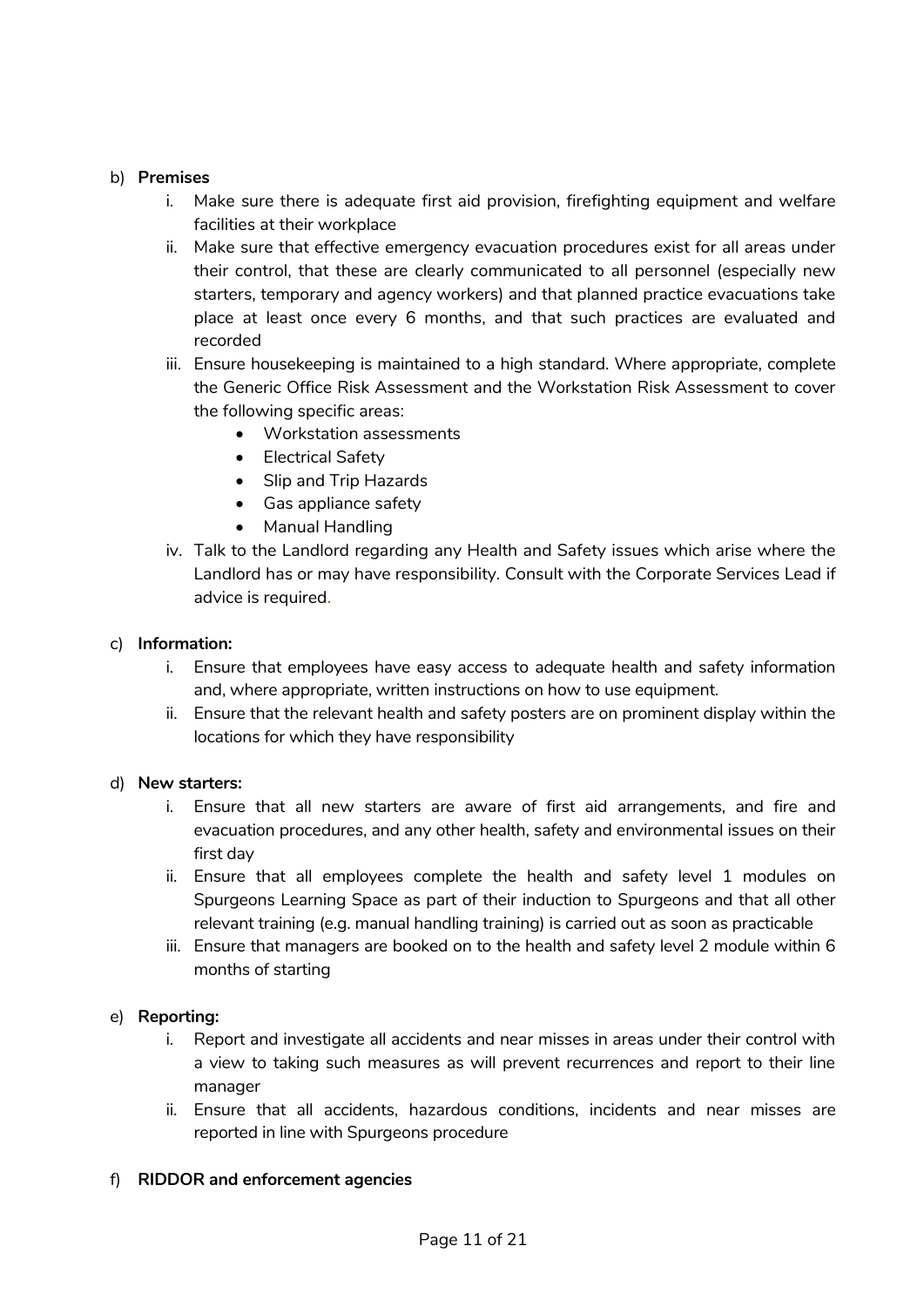- i. Inform the Corporate Services Team or the Health and Safety Consultants immediately in the case of accidents, ill health or dangerous occurrences likely to require reporting under RIDDOR (Never contact RIDDOR direct in the first instance)
- ii. Inform Corporate Services Team or the Health and Safety Consultants immediately if any Enforcement Agencies, e.g. HSE, EHO, Fire or other statutory bodies, have attended premises operated by Spurgeons and raised concerns or initiated enforcement action
- iii. Inform the Spurgeons Health and Safety Lead (Corporate Services Manager)who will in turn, consult with the Health and Safety Consultants if any external bodies (e.g. commissioners, landlords, managing agents, contractors) require, recommend or advise changes to be made to premises, or procedures which would impact on the health and safety of Spurgeons workforce or service users

## g) **Management review:**

i. Ensure that all persons reporting to them are carrying out their health and safety responsibilities by means of regular management reviews of the workplace, work activities and accident near miss reporting.

#### h) **Audit and compliance:**

- i. Carry out an annual Workplace Health and Safety Self-Assessment to ensure the premises and work conditions are safe
- ii. Cooperate fully with Spurgeons external Health and Safety Consultants and address action points arising from any health and safety audit taking place at their service
- iii. Keep their immediate manager informed of cases where Health and Safety Procedures are not being properly applied, and investigate and recommend improvements requesting assistance from the Corporate Services Team/Health and Safety Consultants where necessary
- iv. Make sure that any breach of statutory requirements or failure to comply with the Spurgeons Health and Safety Policy which cannot be effectively dealt with at their own level is drawn to the attention of the Regional Manager / Second Line Managers in all Dept/Functions and Corporate Services

#### i) **Visitors:**

i. Ensure that visitors and contractors are briefed in organisational health and safety requirements

#### j) **Equipment and clothing:**

- i. Ensure that appropriate protective clothing and equipment is made available to all persons under their control
- ii. Make sure that all equipment is safe to use and that equipment is effectively maintained to a safe standard, including the statutory inspection of lifts and lifting equipment

#### k) **Culture:**

i. Actively encourage safety awareness and a culture that promotes the importance of health and safety and leading by example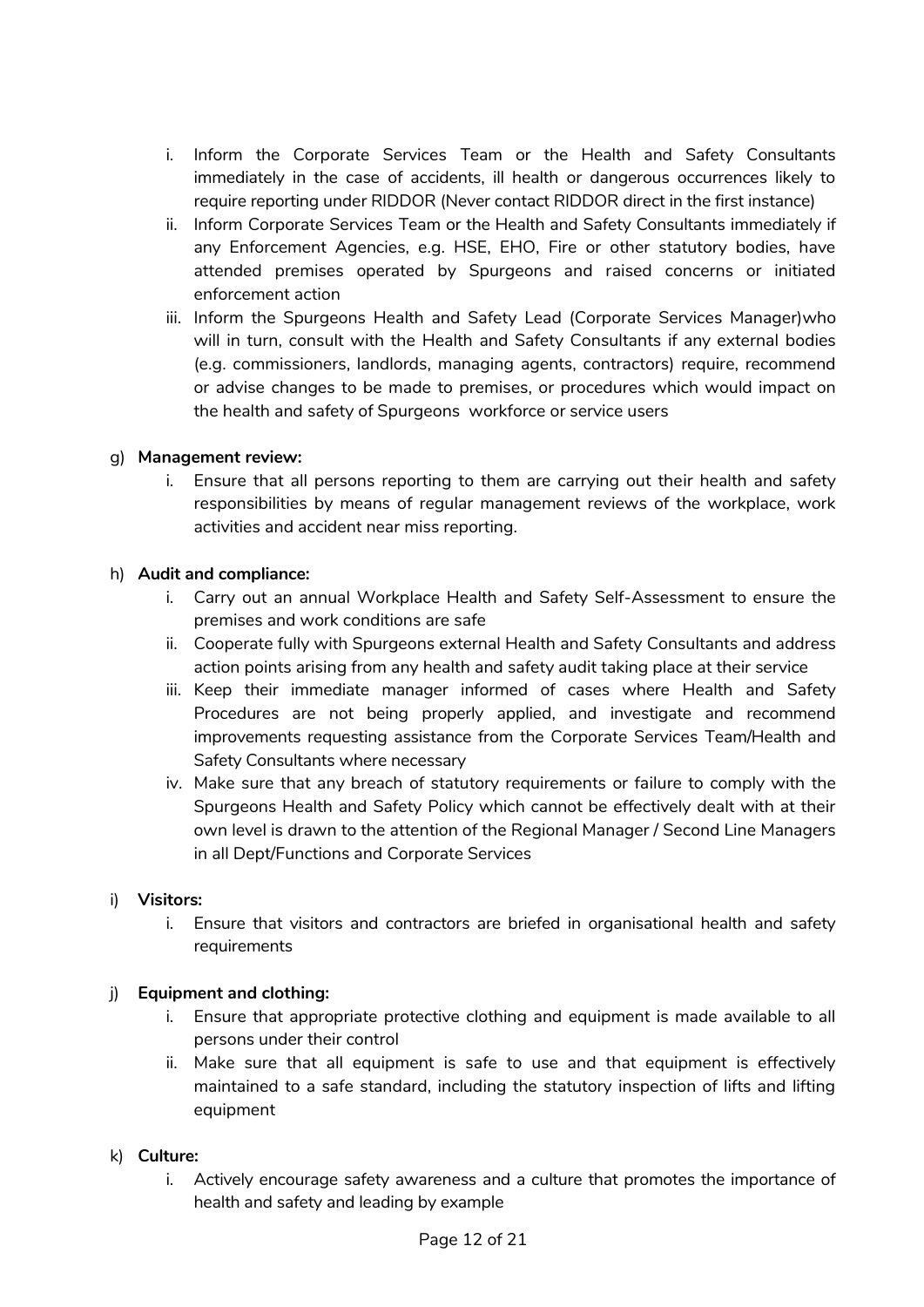## **4.9 Employees and Volunteers**

Employees have a legal duty under health and safety legislation and will be subject to disciplinary action if shown to have not followed this policy and law.

All employees and temporary staff are required to:

- a) Take care of their own health and safety and that of anyone else who could be affected by their work.
- b) Co-operate with Spurgeons in the interests of health and safety, and carry out their work in a manner they have been instructed to do.
- c) Take good care of anything provided for in the purposes of health and safety.
- d) Be familiar with, and conform to the Health and Safety Procedures at all times.
- e) Undertake relevant health and safety training including but not necessarily limited to the compulsory health and safety level 1 training as part of their induction
- f) Conform to any instructions given by an appropriate manager/supervisor and share their responsibility for health, and safety.
- g) Report any hazards, near misses and anything that they think is dangerous, to the Service Manager and actively look for opportunities to improve health and safety.
- h) Follow Spurgeons procedures for reporting accidents, incidents/threats of violence and aggression towards them and near misses
- i) Report any equipment defects, e.g. broken socket to their manager/supervisor.
- j) Be familiar with the First Aid, and Fire and Evacuation procedures.
- k) Notify the line manager on their joining date if they have any disability, or impairment, which could affect their ability to evacuate the work place. Appropriate arrangements will then be made to evacuate the individual in emergencies.
- l) Be appropriately dressed for the tasks given the location and working conditions.
- m) Not bring into the workplace without the appropriate authority, any tool, substance or piece of equipment belonging to them.

**Note:** Pregnant women are advised to notify the HR department at the earliest opportunity so that a suitable risk assessment of their workplace can be carried out.

#### **4.10 First Aiders/Appointed Persons**

Many of the responsibilities of the First Aider require that they are trained, certificated to a standard of competency and authorised in writing to perform those relevant tasks. They will be responsible for:

- a) administering First Aid treatment to all employees and personnel on the premises
- b) ensuring that First Aid boxes are sufficiently stocked with current equipment and consumables.
- c) following accident/incident/near miss reporting as required

At some workplaces an appointed person will be nominated, who will be responsible for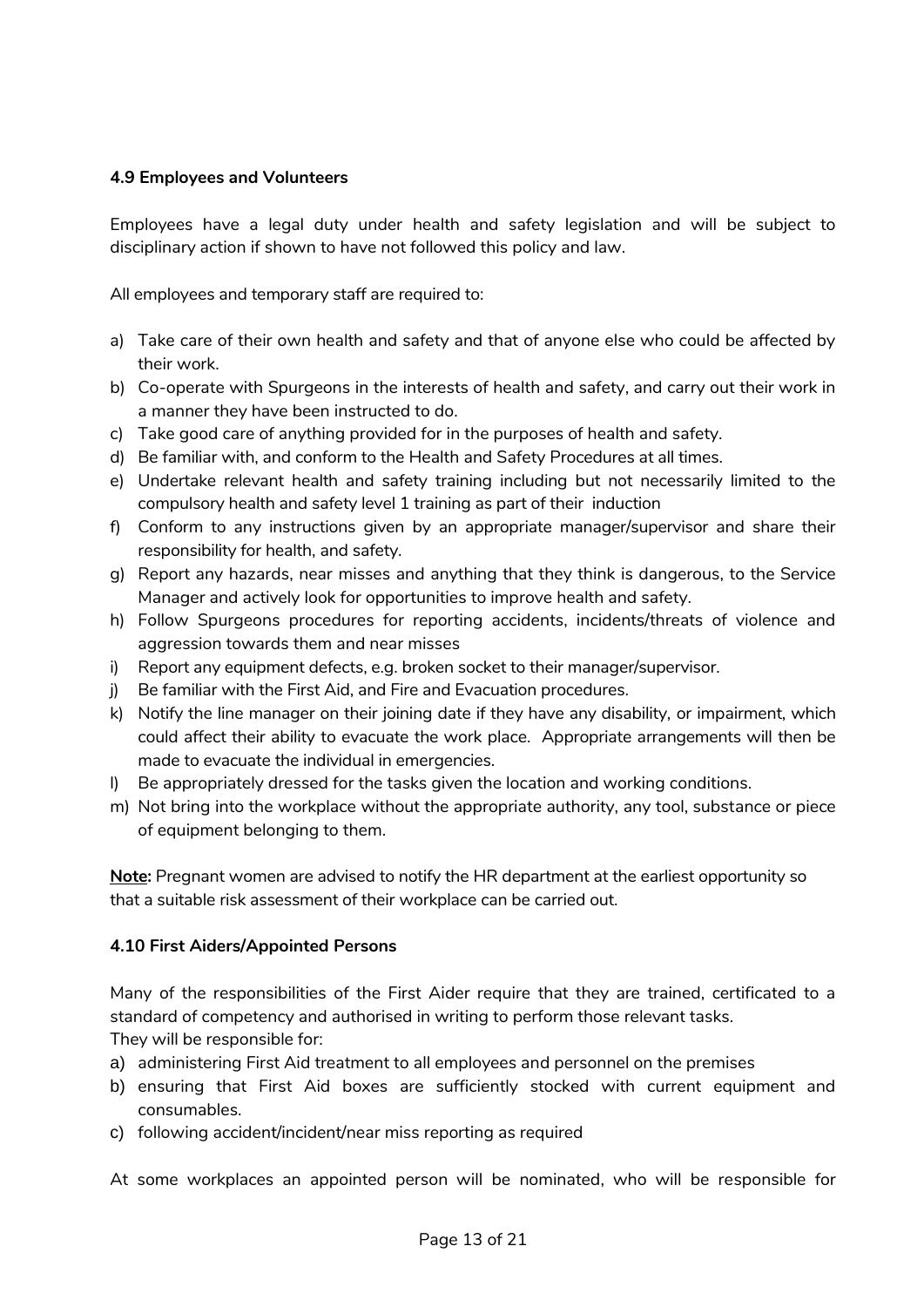monitoring the first aid box and contacting the emergency services. Training will be provided by a local training provider and funded through the Knowledge and Skills department.

# **4.11 Data, Insight and Evidence Team**

The Data, Insight and Evidence Team are responsible for:

Compiling data on accidents, near miss events and incidents of verbal aggression and violence in order to prepare reports for the quarterly health and safety panel meetings Assisting in compiling data on the annual Spurgeons Health and Safety Audits

# **5.0 Training**

# **5.1 General**

Spurgeons endeavours to ensure that all employees are suitably trained and understand the hazards they may come into contact within their workplace. In particular:

- a) Health and Safety Law posters are displayed at each building/setting:
- b) Health and Safety Training to an accredited standard or an equivalent level is provided and delivered to employees by the Health and Safety Consultants. Training is delivered at 3 levels:

**Level 1:** Induction for all workforce - via programmes on Spurgeons Learning Space **Level 2:** Training for managers – 1 day classroom

**Level 3:** Training for senior managers – 1 day classroom (IOSH accredited)

- b) This is supplemented by refresher / updated training (every 3 years or more frequently as required) on the above and specific training courses for individuals with additional responsibilities, e.g. fire; first aid; etc. provided where appropriate via SLS or local providers
- c) Specific training needs are identified in supervision sessions between employee and manager and are requested via the Knowledge and Skills Team who also keep appropriate records.

# **5.2 Induction**

The line manager must ensure that any new employee undergoes a health and safety induction programme, which covers the following subjects:

*Health and Safety Policy; Health and Safety Legislation; Employer and Employees Responsibilities; Accident/Incident/Near Miss Reporting; Fire and Emergency Procedures; Risk Assessment; Lone Working Personal Protection Equipment (Issue and Use) as appropriate; First Aid Housekeeping;*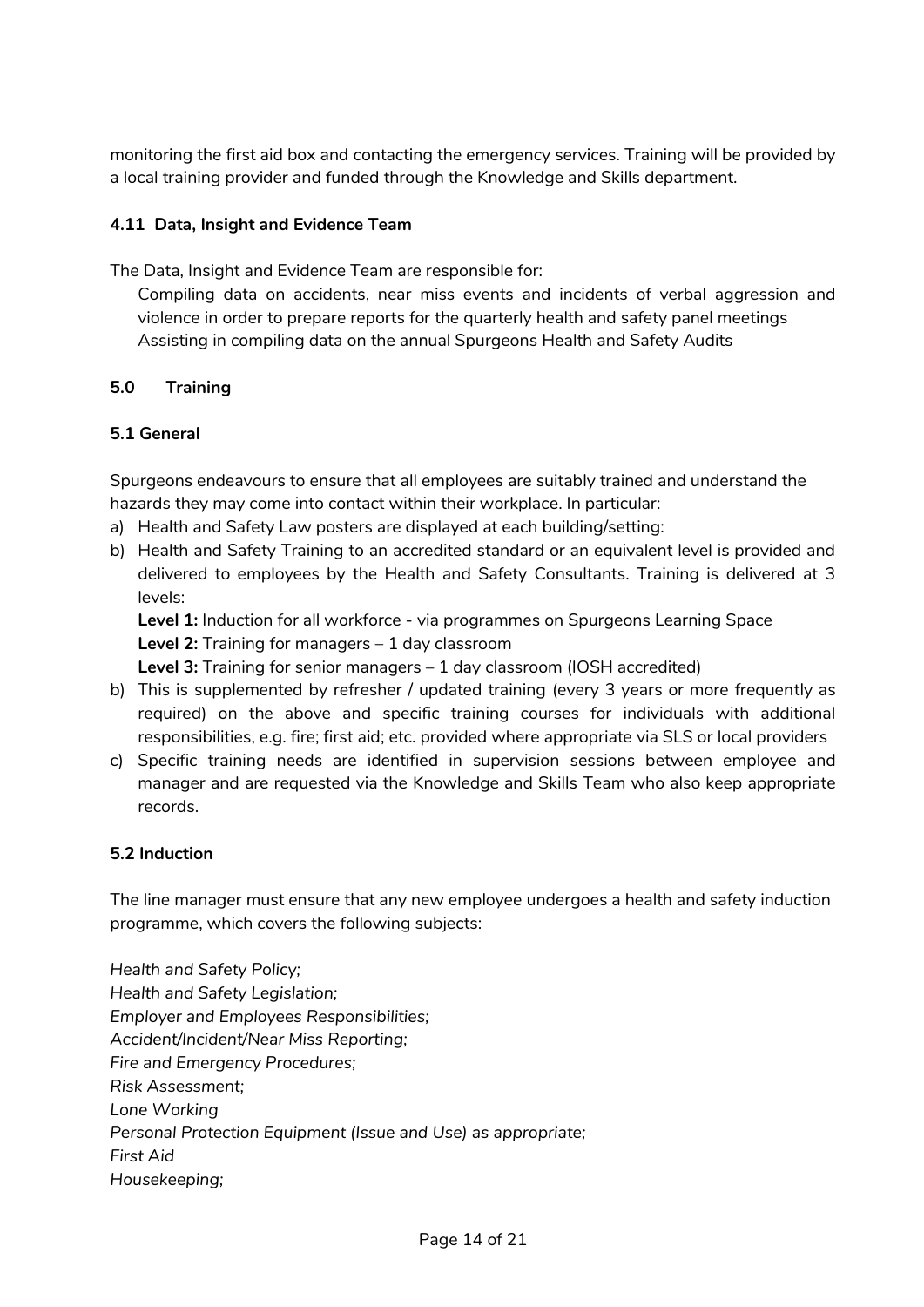*Occupational Health; Workstation/Display Screen Equipment assessment as appropriate* 

# **6.0 Consultation with Employees**

Spurgeons ensures compliance with the **Health and Safety (Consultation with Employees) Regulations 1996***,* which requires the organisation to consult with employees on matters affecting their health and safety, by the following means:

a) Health and safety should appear as a standing item on all team meeting agendas, with the opportunity given to raise health and safety concerns that apply to the team and discuss proposed improvements.

b) Health and safety should be a standing agenda item at all team meetings to consider health and safety compliance and any matters that need bringing to the attention of the health and safety panel

c) Whilst Spurgeons does not have a Trade Union Appointed Safety Representative as specified in **Safety Representatives and Safety Committees Regulations 1977, the organisation** does follow good practice for all workplaces as specified in the HSE publication "Involving your workforce in health and safety" HSG 263.

d) Employees wishing to raise a health and safety concern should in the first instance refer the issue to their Line Manager. The Line Manager and / or Regional Manager / Second Line Managers in all Dept/Functions should investigate the issue and take all necessary corrective action. This could include joint investigation and discussions with the objective of achieving an agreed solution. If a satisfactory solution cannot be agreed, the matter should be referred to the Corporate Services Department who will consult Spurgeons Health and Safety Consultants for advice.

# **7.0 Health and Safety Risk Assessments**

Risk assessments for all activities must be undertaken by those who are competent to do so. At service level, specific responsibility for completing risk assessments (and ensuring that they remain up to date) lies with Children's Services Managers and Children's Services Leads.

Risk assessments must be conducted in accordance with the risk assessment guidance with the implementation of remedial action being the responsibility of the Service Manager. Risk assessments should be stored securely and be accessible to the appropriate staff, and reviewed every year, following an accident/incident/near miss or where there has been a change to the process. Support with completing/reviewing risk assessments can be given from Corporate Services.

In addition to general risk assessments for the premises and activities, additional risk assessments are required for the following;

*Fire– completed by Competent Person Manual handling DSE Workstation Assessment*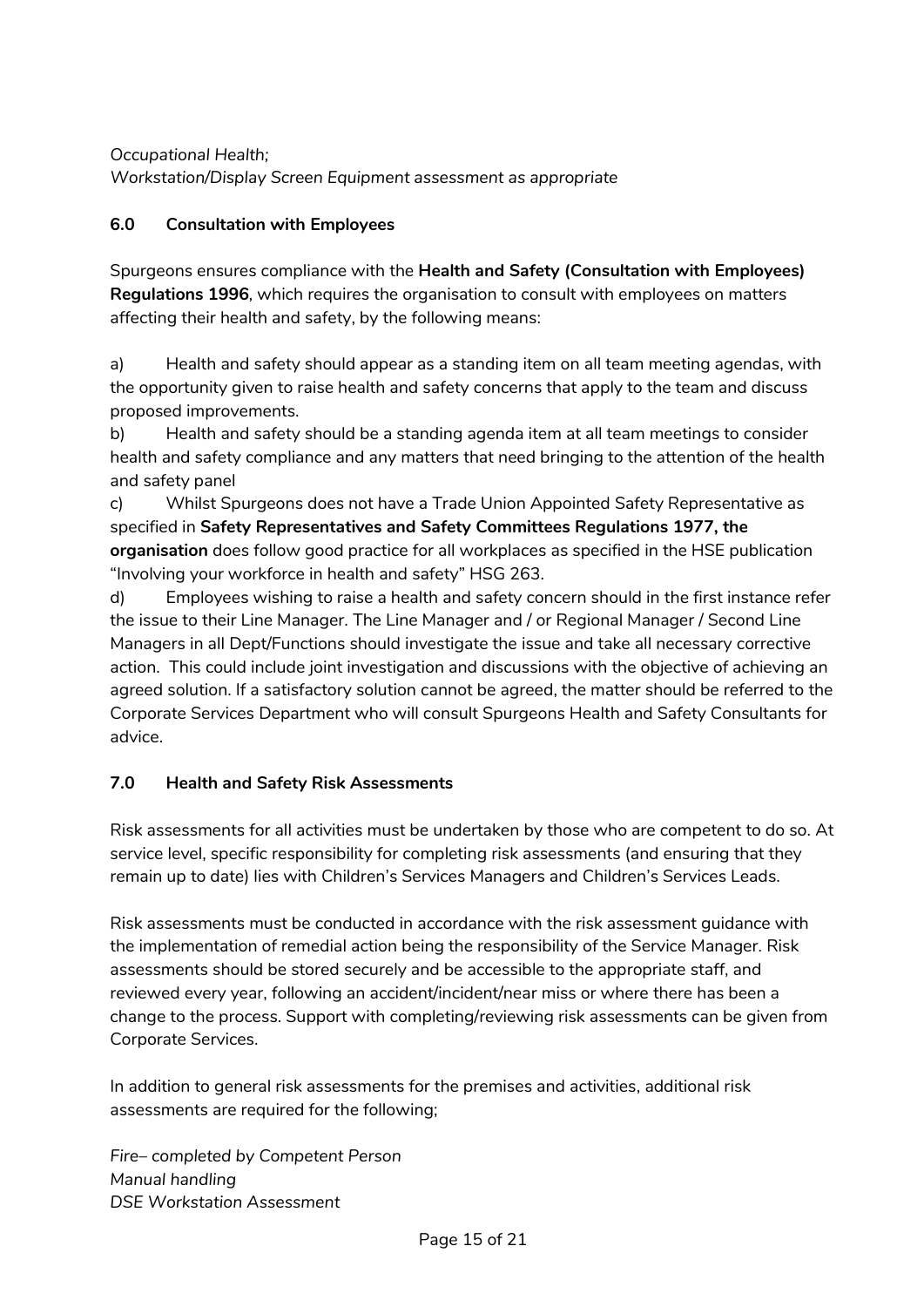*COSHH Control of Substances Hazardous to Health Lone Working*

*Asbestos – qualified / certified contractor*

In the event that employees are required to work on the premises of another employer, the Line Manager is responsible for ensuring that a suitable and sufficient risk assessment has been completed and relevant health and safety information and training is made available (so far as is reasonably practicable). A contractor form should be completed which outlines the documentation required before this goes ahead.

# **8.0 Accidents, incidents and near misses**

## **8.1 Definitions**

**An Accident** is an unplanned or unexpected event, which causes injury to persons, damage to property or a combination of both.

**An incident** Any event where an individual feels concerns for their own (or others) health & safety in relation to: threat of or actual physical abuse, physical abuse, verbal abuse or intimidation"

**A Near Miss** us an unplanned incident that does not cause injury or damage, but could have done so".

# **8.2 Accident Reporting**

- a) Accident reporting / investigation will be conducted in line with the Accident/Incident/Near Miss reporting process
- b) All accidents / near misses, regardless of how minor, should be reported to the Service Manager. Initial investigation of accidents is the responsibility of the Service Manager, who should log, record and take remedial action.
- c) All accidents and incidents will be recorded on the appropriate form; a copy of this form must be kept in the accident/incident/near miss forms folder and a copy forwarded to [healthandsafety@spurgeons.org](mailto:healthandsafety@spurgeons.org) as soon as possible and no later than 5 working days after the accident/incident/near miss. In the event of a serious accident or incident, the Corporate Services Lead must be immediately notified to enable them to assist in the investigation with the support of the Health and Safety Consultants.
	- i. It is the responsibility of the Service Manager to notify the Corporate Services Team of any RIDDOR reportable accident and for the Head of Finance and Corporate Services or an appropriate member of that team to report the RIDDOR.
	- ii. In certain circumstances, dependent upon the seriousness of the incident and the terms of our service contracts, it will be necessary to inform the Local Authority / Commissioner.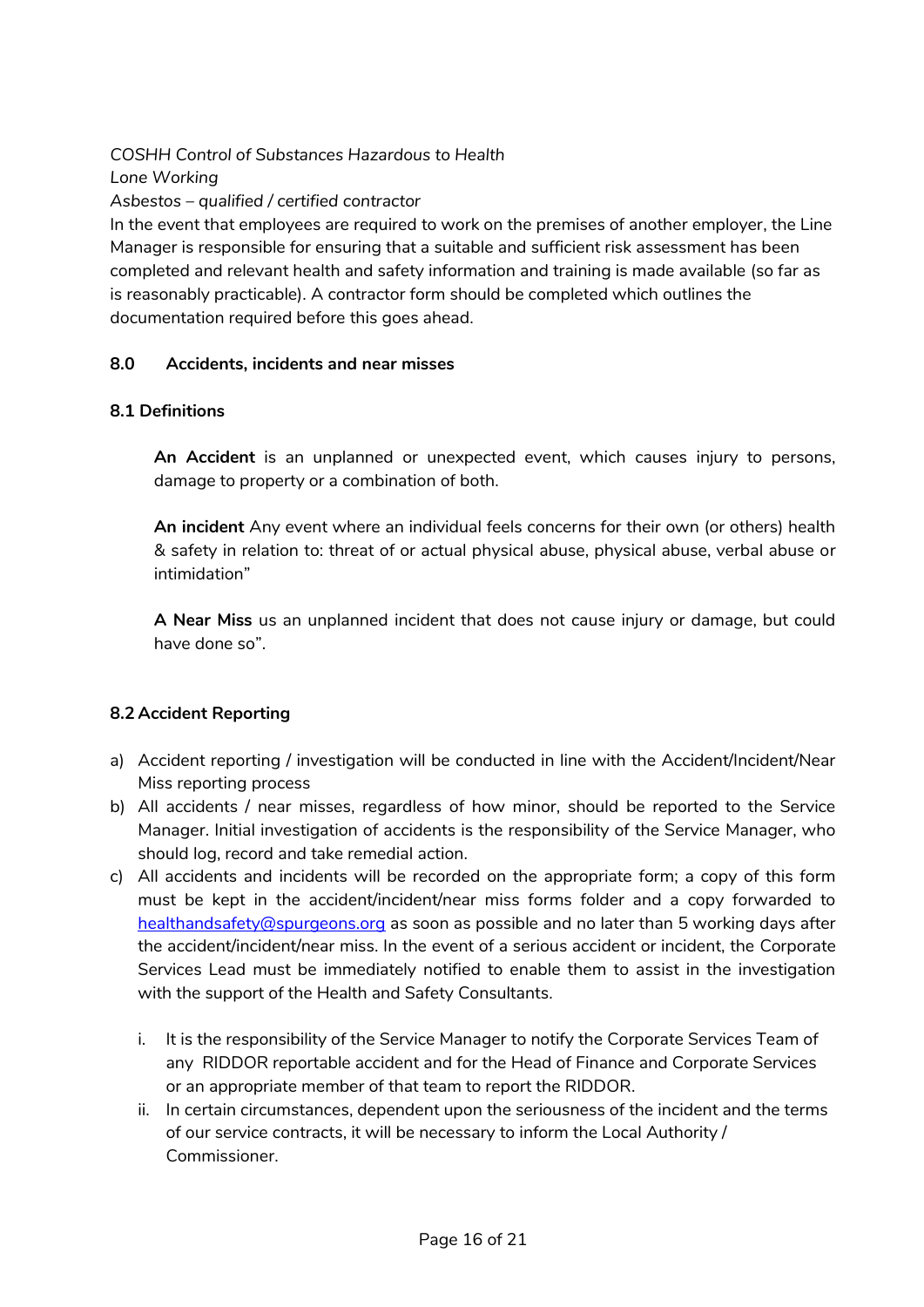- iii. In very serious cases, the Charity Commission may need to be informed as it will meet their Serious Incident threshold. In this event, the CEO must be notified on receipt of any communication.
- iv. The Corporate Services Team will be responsible for informing Spurgeons insurers.

# **8.3 First Aid**

All services and offices must undertake a risk assessment to identify the requirements for First Aid arrangements. All First Aiders should be fully trained and qualified using a recognised Training Organisation and should be re-trained on a 3 yearly basis. Records of training will be kept by the Knowledge and Skills department.

The identity and location of trained first aid personnel should be displayed in the reception area or on a notice board in a staff room and made known to all employees.

# **9.0 Monitoring and audit**

All fire risk assessments are conducted by the Health and Safety Consultants acting as the Competent Person each year.

To ensure that action points arising from Fire Risk Assessments have been followed up, the following process is in place:

- i. The Health and Safety Consultants liaises with the service manager/lead or nominated person to offer advice on how actions can be addressed and agrees a timescale
- ii. The Corporate Services Lead and Service Manager/Lead liaise with landlord of property if action points relate to landlord's responsibilities
- iii. The Regional Manager will contact the commissioner where all attempts to resolve premises issues with the landlord have failed

An annual site audit should be conducted by Children's Services Manager/Lead each year and any action plans should be adhered to, to ensure compliance for the site is up to date and that the site is safe for all occupants. The Corporate Services Team will support all services in completing their audits working with Landlords where required. These annual checks should not replace good housekeeping checks undertaken throughout the year to ensure that standards are maintained across the site.

# **10. 0 Other health and safety issues**

# **10.1 Occupational Health**

Spurgeons recognises that ill health / injuries can result from certain activities if not adequately controlled. Spurgeons is fully committed to protecting employees and others from ill health resulting from their activities, in addition, the Organisation will actively encourage employees to implement controls outside of the workplace.

The following are hazards that can cause illnesses / injuries / diseases related to work that are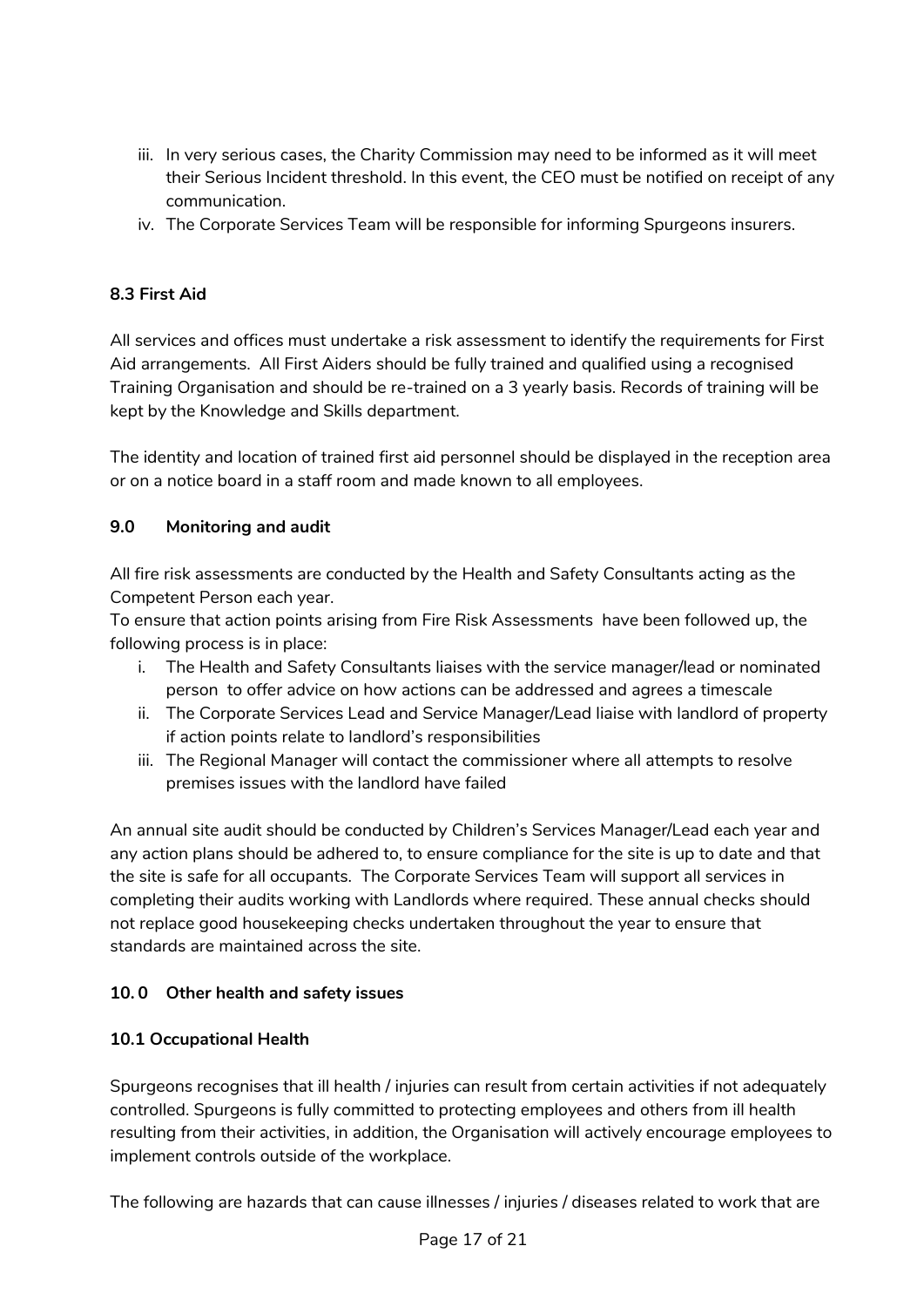referenced within the HSP Wellbeing Occupational Health Procedure on the intranet.

*Hazardous Materials Ergonomics/Manual Handling Driving Display Screen Equipment* 

All of the following are contained and dealt with in the Wellbeing Occupational Health Procedure

*Disability Skin Care Medical Treatment Stress Noise Asbestos Smoking* 

Spurgeons contracts an Occupational Health Physician/Advisory service to provide medical advice and assessment, from pre-employment right through to retirement, to enable employees to work in a way that does not endanger their (or anyone else's) health. Personal medical details remain strictly confidential throughout and will not be divulged to anyone without formal consent.

# **10.2 Visitors, Contractors, Service Users and Volunteers**

Introduction to safety and emergency information should be given to visitors to services when they sign the Visitors Book. Service users should be informed of health and safety requirements during sessions as and when necessary.

Contractor control should be implemented by a 5 step procedure which ensures:

- 1. The selection of a competent contractor;
- 2. The completion of a contractor form
- 3. A pre start up meeting; considering the risks any work may present, confirming their competency, confirming any site hazards and agreeing any limitations or restrictions to their activity.
- 4. Arrival on Site
- 5. Confirmation of their activity.
- 6. Monitoring of Contractor in line with risk assessments
- 7. Completion of Contract.

Spurgeons is committed to providing suitable training for all volunteers. This will depend on the nature of what the individual role is e.g. Contact worker, preschool assistant, mentoring. Training should be provided prior to when the volunteer starts, along with regular supervision sessions.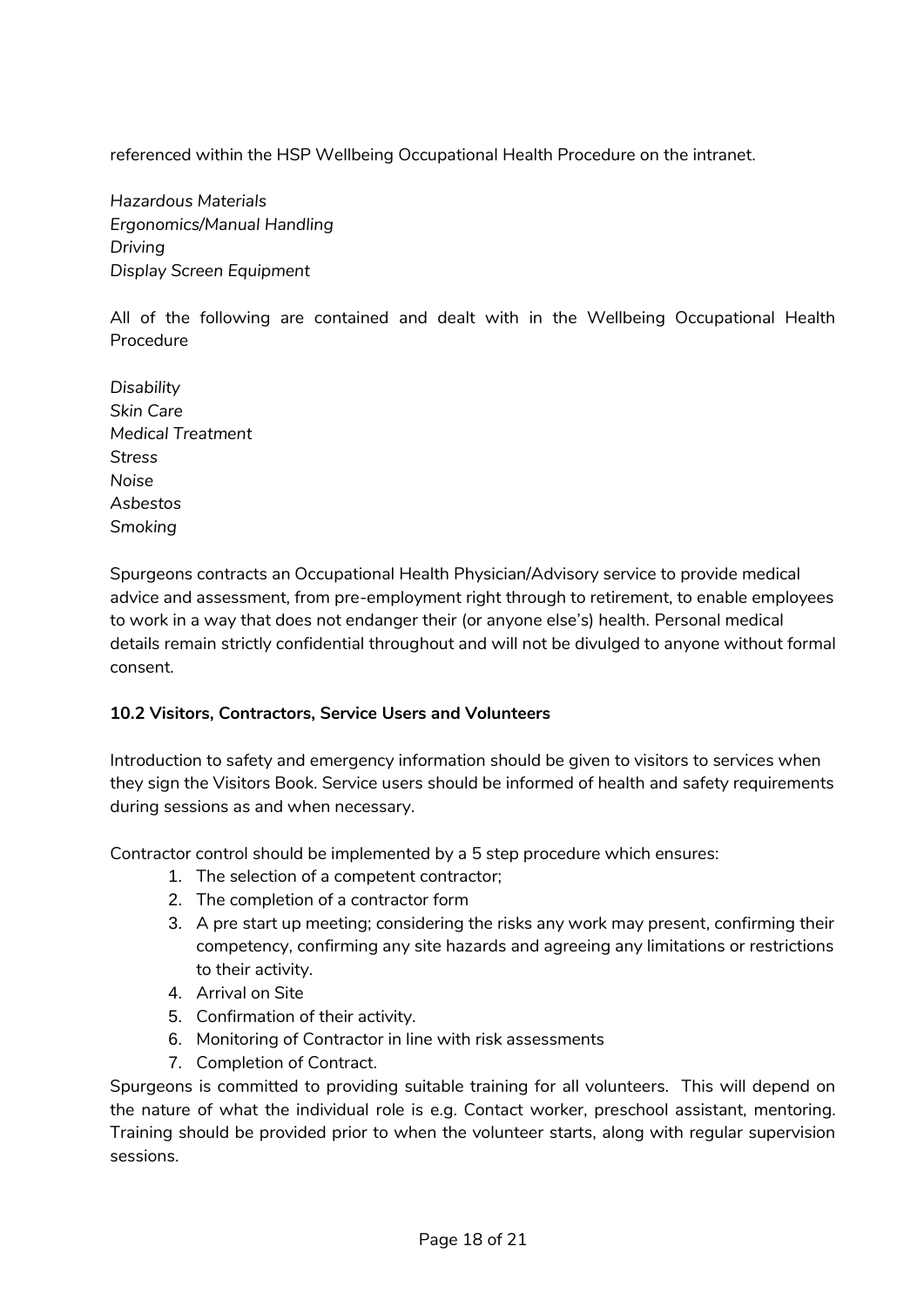# **10.3 Lone workers**

There are many roles within Spurgeons where employees and volunteers are lone workers. All of the workforce identified as lone workers must undertake the SLS programme on Lone Working as part of their induction. A risk assessment must be carried out for specific lone working activities. In order to make sure that the location and whereabouts of individuals are known, a safe system of work should be developed locally and adhered to by all staff in place in line with the Lone Working Policy.

# **10.4 Safeguarding**

Spurgeons Child Protection and Safeguarding Policy and procedures must be considered in any health and safety matter, there may well be safeguarding implications arising from an accident, incident or near miss.

# **10.5 Hazardous substances**

To ensure that Spurgeons complies with the **COSHH Regulations** relating to the handling; storage, use and disposal of Hazardous Substances, the following arrangements are to be implemented through the COSHH assessments (HSP 03a).

Service Managers/nominated office person are responsible for identifying all substances used, or to which employees are exposed, within their areas of control including those used for cleaning and maintenance. A copy of the Material Safety Data Sheet (MSDS) must be obtained from the supplier or from the internet; this information will then be used in formulating a COSHH assessment.

Where a cleaning company is contracted, the company will be responsible for carrying out a COSHH assessment and the Service Manager/Lead or nominated office person must ensure that the contractor carries out their responsibilities under COSHH Regulations.

The Service Manager is responsible for ensuring their employees are informed of the assessments and instructed / trained in the application of appropriate controls. COSHH Assessments will be reviewed annually, and following an accident with a substance; or where there has been a change to the process.

# **10.6 Machinery, vehicles and work equipment**

To ensure that Spurgeons complies with the **Provision and Use of Work Equipment Regulations 1998** (*PUWER*) all equipment must be suitable for use and maintained on a regular basis. All machinery / work equipment will be recorded within each Service and if necessary given an identification number. Where necessary, employees will be trained in the use of the equipment.

Any safety concerns associated with equipment should be reported to the Service Manager, **who should** action a repair or advise on remedial action to make safe the equipment and assist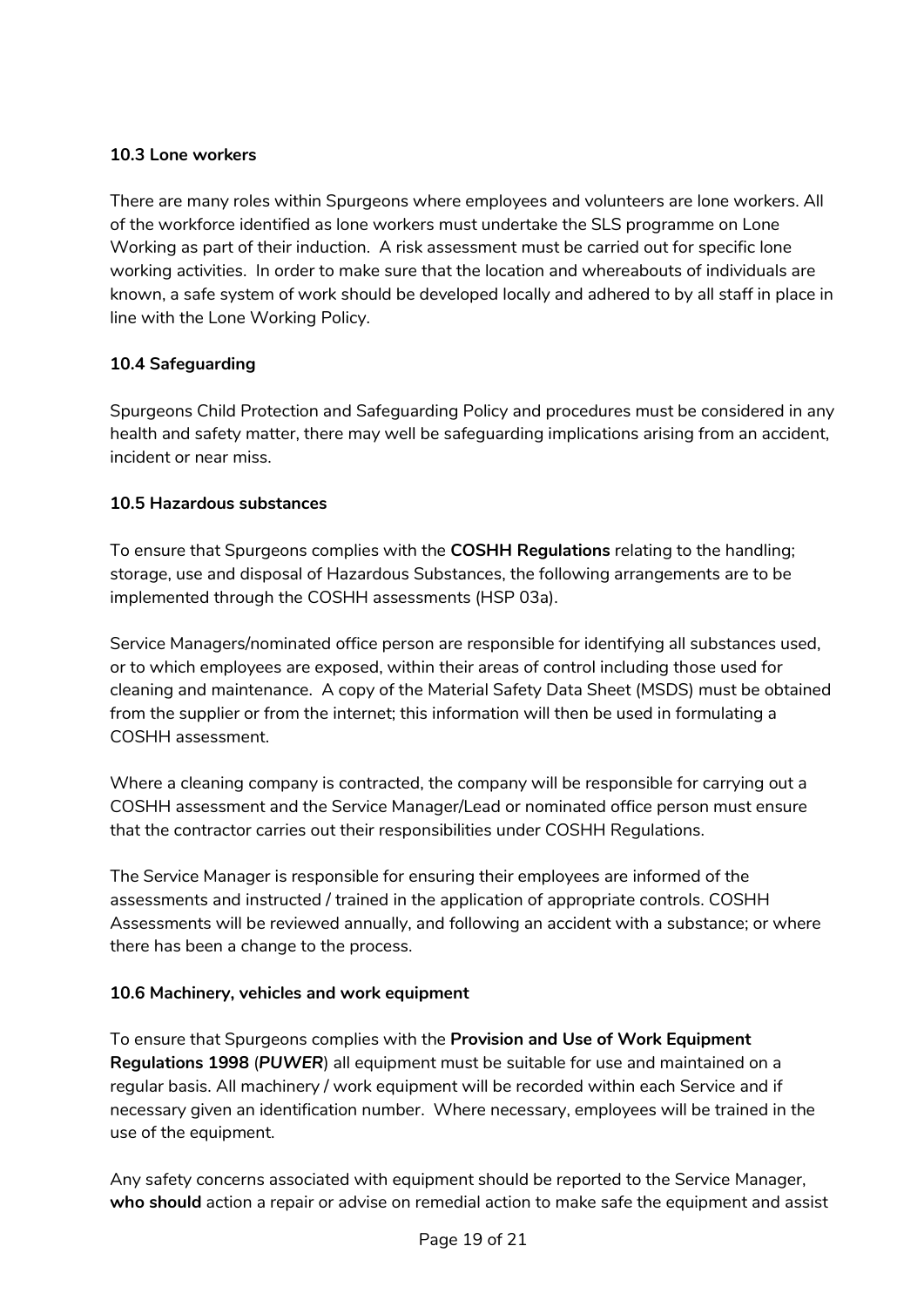in arranging for the manufacturer's engineer, or a competent contractor, to undertake **the work.**

Vehicles for company business are commonly in use within the organisation; therefore, a specific Driver Policy and Driver Risk Assessment can be found in the Health and Safety Policy Section on the intranet.

#### **10.7 Emergency preparedness: fire, bomb or other emergency**

Spurgeons recognises the importance of Fire Prevention in preference to Fire Fighting, and therefore uses the resources of external providers to maintain firefighting equipment; alarms; sprinklers etc. Spurgeons also ensures adequate controls are in place by ensuring an adequate Fire Risk Assessment is in place.

Procedures exist for various foreseeable emergencies, details of which are as follows. Much of this information is collated in the Emergency Evacuation Plan and recorded in the Fire Log book (template available on the Intranet )

*Training of staff Emergency (Fire) Procedure Action on discovering a fire Action on hearing alarm Fire Responsibilities Assembly Points Fire Record Log Book Records of fire inspections (escape routes, exits, fire doors etc.) Testing / maintenance of alarms Fire Drills Testing / maintenance of firefighting equipment Evacuation Bomb Threat Fire Risk Assessment Major Business Loss / Interruption (Disaster Recovery) Flooding*

#### **10.8 The Workplace**

Spurgeons recognises the importance of having a workplace that is safe so far as is reasonably practicable and to that end compliance of the **Workplace (Health***,* **Safety and Welfare) Regulations** is only referred to as a minimum standard.

The Workplace Safety Procedure covers many generic workplace Health and Safety elements, e.g. slips; trips and falls; temperature; drinking water; ventilation; sanitation etc. A full listing of elements (Hazards) can be found in the generic building risk assessment, available on the intranet.